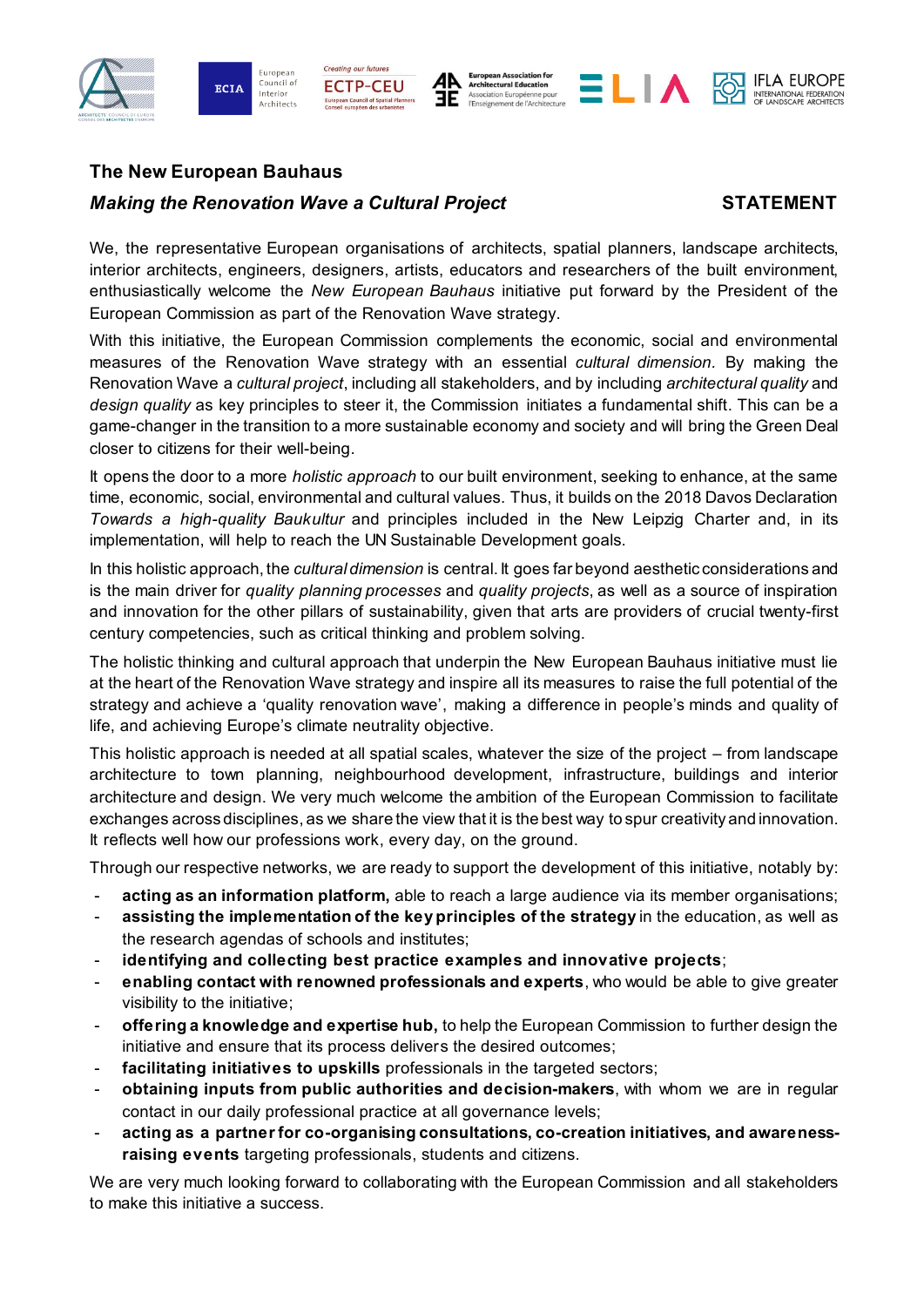## **This statement is endorsed by the following pan-European organisations:**





The [Architects' Council of Europe \(ACE\)](http://www.ace-cae.eu/) is the representative organisation for the architectural profession at European level. Its membership consists of 43 Member Organisations, which are the regulatory and professional representative bodies in all EU Member States, UK, Switzerland and Norway. Through them, the ACE represents the interests of 562.000 architects from 31 countries in Europe.

The [European Council of Interior Architects \(ECIA\)](https://ecia.net/) is the representative body for the professional organizations in Interior Architecture and Design. Founded in 1992, ECIA currently represents 17 European Member – National Organizations and through them, the interests of over 14.000 professional Interior Architects/Designers.









The [European Council of Spatial Planners \(ECTP\)](http://www.ectp-ceu.eu/index.php/en/) brings together 28 professional spatial planning associations and institutes from 24 European countries as well as corresponding members. It is an umbrella association providing its members with a common framework to promote the visibility, recognition of the important societal role and practice of planning and urban development in Europe.

The [European Association for Architectural Education \(EAAE\)](http://www.eaae.be/) is the network for architectural and planning schools in Europe. The purpose of the Associations is to advance the quality of education and research in all areas of the built environment and thus to promote the quality of architecture and urban landscape in Europe. The EAAE promotes the interests of 135 member schools as institutions and academic environments, lobbies for common goals and connects globally.

**ELIA** is a globally connected European network that provides a dynamic platform for exchange and development in higher arts education. It represents 260 member institutions in 48 countries, with over 300.000 students across all art disciplines. By placing emphasis on the value of arts education and artistic research, ELIA is dedicated to enhancing the conditions in which higher arts education can flourish, both nationally and internationally.

**[IFLA Europe](https://iflaeurope.eu/) is the European Region of the International Federation of Landscape** Architects formed by 34 professional Landscape Architects' Associations with 20.000 landscape architects across Europe. It aims not only to promote the landscape architecture profession, recognising excellence in educational courses and promoting the best practice operations, but also striving to enhance the quality of landscape planning, monitoring and management, provide nature-based solutions in climate change mitigation and adaptation and ensure transformational changes in landscape, urban and rural areas.